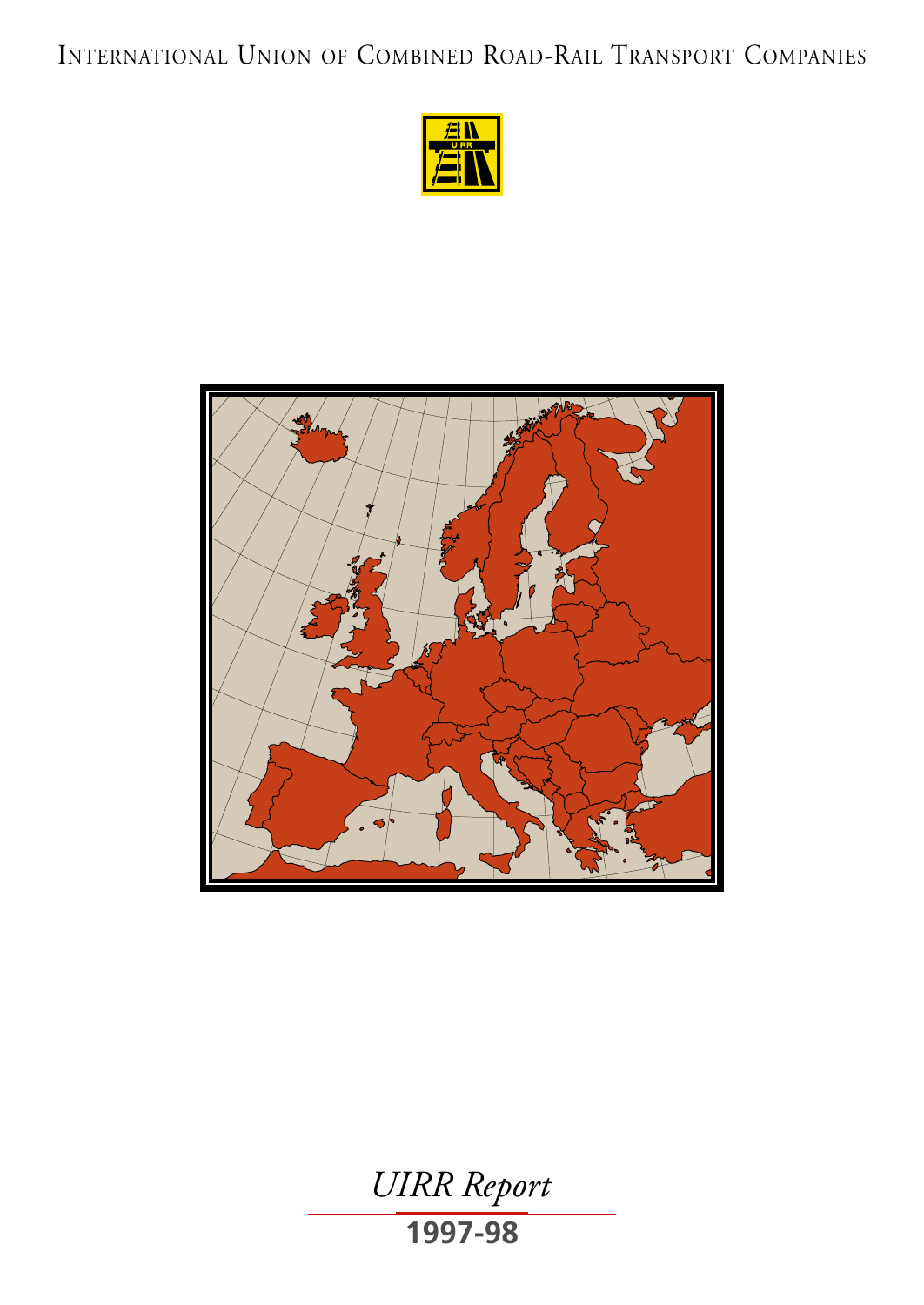

#### **IMPRESSUM**

**Publisher:** UIRR, Brussels c/o Susanne Kuschel **Photos:** UIRR, Brussels **Design:** Tostaky, Brussels Printed in Belgium

*This Report was printed on recycled paper.*

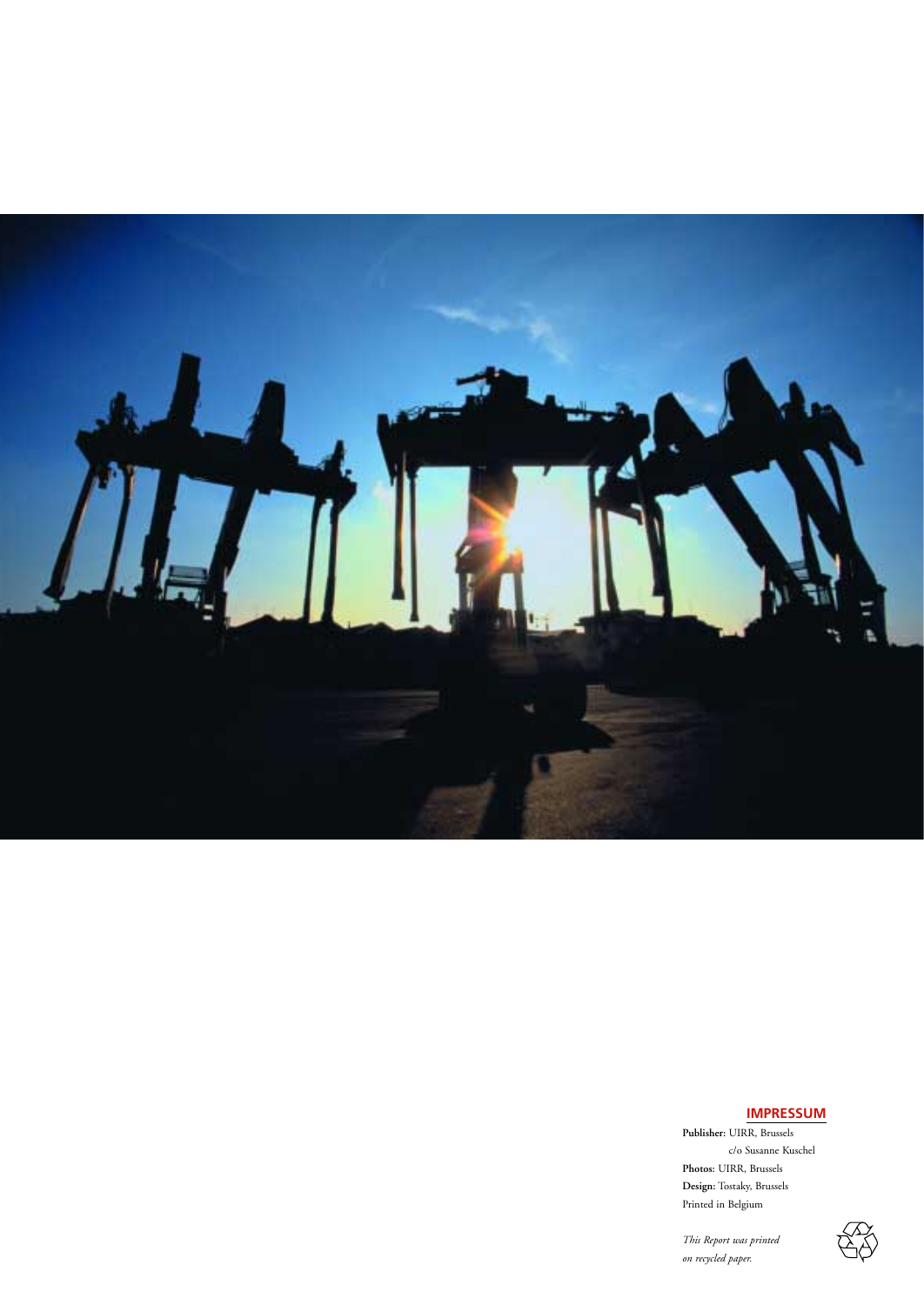## FOREWORD

**IIN** ew Horizons" is the<br>
general theme of this UIRR Annual Report. There is a widespread consensus concerning the environment in which the transport sector is set to develop further: globalisation of the economy, opening up of markets and liberalisation of rail transport. But all too often, the major problem arises from slowness of the railway undertakings and of the political decision making. No pain, no gain, but the less time spent in implementing indispensable measures, the smoother the transition will be; the longer the wait, the more radical the cure which will have to be administered. These reflections apply to all transport compa-

nies, although without any doubt primarily to those difficult to manage 'mammoth' traditional national railway undertakings.

*In September 1997, the UIRR published its declaration on the "freeways" in which it demanded that the proposed liberalisation of rail be taken seriously rather than being limited to presenting traditional reports couched in new language. This proposal in itself has already caused some concern. The combined transport operators' point is not that they want to question the traditional partnerships, for them the issue is purely about increasing rail productivity. Clearly this will only make significant progress through increased competition, which is the basic idea behind liberalisation.*

*No single European railway undertaking has so far dared compete on a neighbouring rail network. This is an unmistakable sign that those who are in the best position to know are not convinced that they would not be treated in a discriminatory way in the other country. The same applies, at national level, to many regional rail companies, operating in ports or in large industrial areas, which rarely venture into the main network even when they have the technical or organisational capacity to do so. Only the complete organisational separation between rail infrastructure and rail operations would constitute a decisive step forward.*



## **WERNER KÜLPER** *President of UIRR*

*Liberalisation is also held back by only allocating train paths to those rail companies that hold a licence. The guiding principle behind rail transport liberalisation must be that whoever bears the economic risk should also receive the title to, or the right of disposal over the path. Where combined transport operators consolidate trains at their own economic risk, they should be granted the disposal over the path. Only then will they be in a position to choose the railway company that will act as their service provider.*

*The introduction of freeways has not yet produced the expected results, since monopolistic railway companies simply divide the freeway paths between them through "one-stop shops". As long as only a few, newly discovered paths are considered as "freeways", while a large number of existing paths on the same corridor are maintained under the old system, separation of traffic into two categories ensues. Consequently, the few individual paths brought under the political spotlight would represent nothing more than showcase success. The notion of " freeway " must mean that the entire " way " is indeed " free ", i.e. that the entire corridor is subject to this new regime.* 

*1997 was also the year which demonstrated that the development of combined transport is not primarily the result of new combined transport operators, since they are confronted with the same framework conditions as the operators which have been active in the market for a long time. Despite a severe lack of rail quality, the UIRR companies have once again transferred a consid-* *erable amount of new traffic onto rail. Even higher growth rates would have been achieved, if the railway companies had delivered the anticipated service levels.*

*Traffic levels may even have bordered on the spectacular, if the transport policy had kept to its commitments. Whilst combined transport is constantly advocated and supported by programmes and "actions", the European Union is pushing Switzerland during negotiations on through traffic to open up further to road transport, without making on the other hand any substantial progress in the areas of external costs, 'road pricing' or liberalisation of the railways. All the same, initiatives regularly surface which, time and again, aim to increase the authorised lengths and weights of road vehicles, and furthermore seek justification under the false pretext of promoting*

*intermodality. If such projects were carried out successfully, they would provoke a backward shift from combined transport to road.*

*In the interest of asserting its influence on transport policy and in order to make further progress on technical and organisational harmonisation at a European level, the UIRR is striving to broaden its membership basis, which will enable its successful entry into new markets and further simplify the use of combined transport for its customers.*

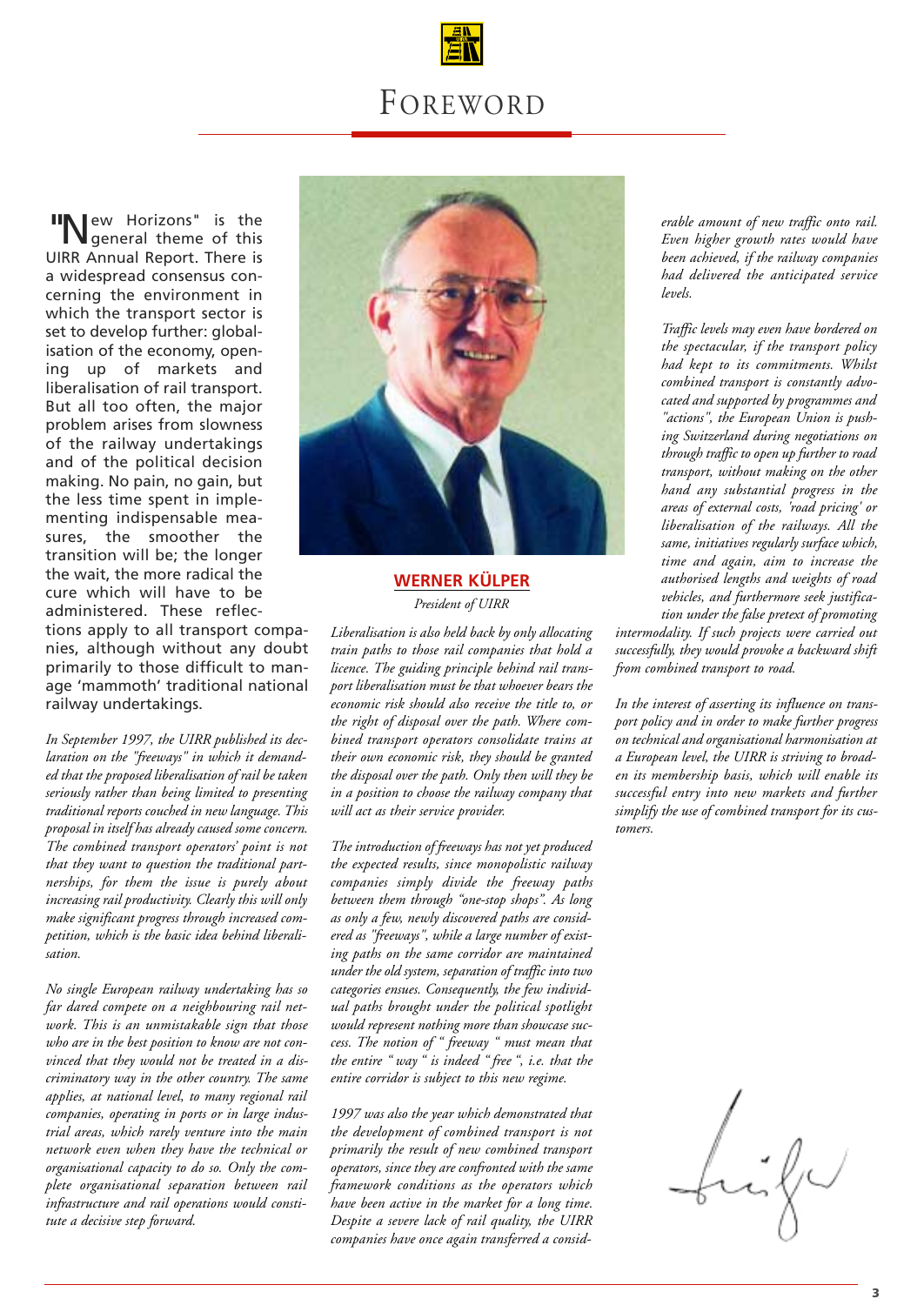

## "NEW HORIZONS" - UIRR GOING AHEAD

In order to join forces in the field of<br>combined transport of goods, combined transport of goods, eight operators decided in 1970 in Munich to create the international association of piggyback companies UIRR. The concept on which expected achievements were based was the founding members' determination to organise the ever increasing freight traffic flows between the European countries and between their economic centres in an efficient and environmentally friendly manner and contribute, by doing so, to their coming closer together. In those times, UIRR head office was located where its Secretary was based: consecutively in Vienna, Frankfurt, and for ten years in Chiasso.

The expertise of the operators and their commitment to combined transport are in itself insufficient to ensure their success. Given the fact that they work in an environment which is largely influenced by political decisions, the framework conditions play a likewise decisive role. The UIRR has already taken this fact into consideration in the earlier stages of its existence by opening a so-called liaison office in Brussels in 1988. Ten years of active presence in the policy making capital of Europe have enabled the Association to make a major step forward, and the liaison office to become a successful correspondent and a sought after source of information for clients, partners and the public at large.

As the umbrella organisation of European combined transport companies concerned

about improving future response to growing logistic demands, UIRR has made access possible last year for operators that do not have a majority "road transport" origin. Major such players have already shown interest and one should look forward to their possibly joining the today's eighteen members of UIRR soon. It should be emphasised however that it is not the number of operators that are gathered within UIRR which adds weight to its arguments, but much more the quality, unicity



*Director General of UIRR, Brussels*

and consistency of UIRR's efforts and undertakings that will reinforce its image of an association protecting members' interests in a coherent, pragmatic and reliable way.

In the context of the necessary liberalisation of the European transport market, in particular in the area of the railway undertakings, UIRR combined transport operators' voice must carry loud and clear. Indeed, their activities consist essentially in bringing together the system-advantages of road and rail. Many of their clients are also shareholders and this has led to a trusting collaboration that results in an unrivalled market proximity. The deliberate absence of direct contact with the shippers guarantees objectivity and hence reliability to the transport sector. Owing to the close relationship with the different directly concerned market players, the UIRR members have developed into companies with recognised knowhow, respected for their service provisions and neutrality.

As is the case for all professional associations, UIRR's main assignment consists in protecting members' interests. As already mentioned, search for better quality of service and increased productivity would fall short of target. The definition of conditions of fair competition between all modes of transport and between all players in the combined transport chain and, as long as this does not apply, the granting of appropriate promotional measures, are also vital tasks that can most effectively be looked after by a strong, united and independent organisation. Considering the fact that the public opinion is in favour of combined transport, it is determinantly important to formulate concrete recommendations that would optimally convert political objectives into appropriate forms of action.

UIRR's activities can be subdivided in a number of interacting categories:

- promotion of combined transport (position papers, lobbying, press articles);
- contacts and exchanges of opinions with European authorities (European Commission and Parliament, ECMT, UN-ECE);
- internal co-ordination work in technical, operational, EDI and marketing matters;
- contacts with several other combined transport players (IRU, CER, UIC, rail companies and operators);
- "Service Centre" (research, project management, allocation of codes, etc).

The UIRR office in Brussels is permanently seeking to extend its activities. The Internet site at the address http://www.uirr.com, which has been available for consultation since January 1997, provides current information and appears to be extremely popular.

During the summer of 1997, the office also moved into more spacious and more centrally located premises. Whilst last year it was possible to establish consolidated statistical data for the 16 member companies operating in 18

> countries already in May, an additional progress is being achieved this year by publishing the present UIRR report in the spring rather than in September. This strengthens its character of an annual report, and its actuality is further enhanced by the inclusion of first indications on developments and trends in the current year.

> The UIRR continues on its decisive course, which can only be of benefit to the freight transport sector.

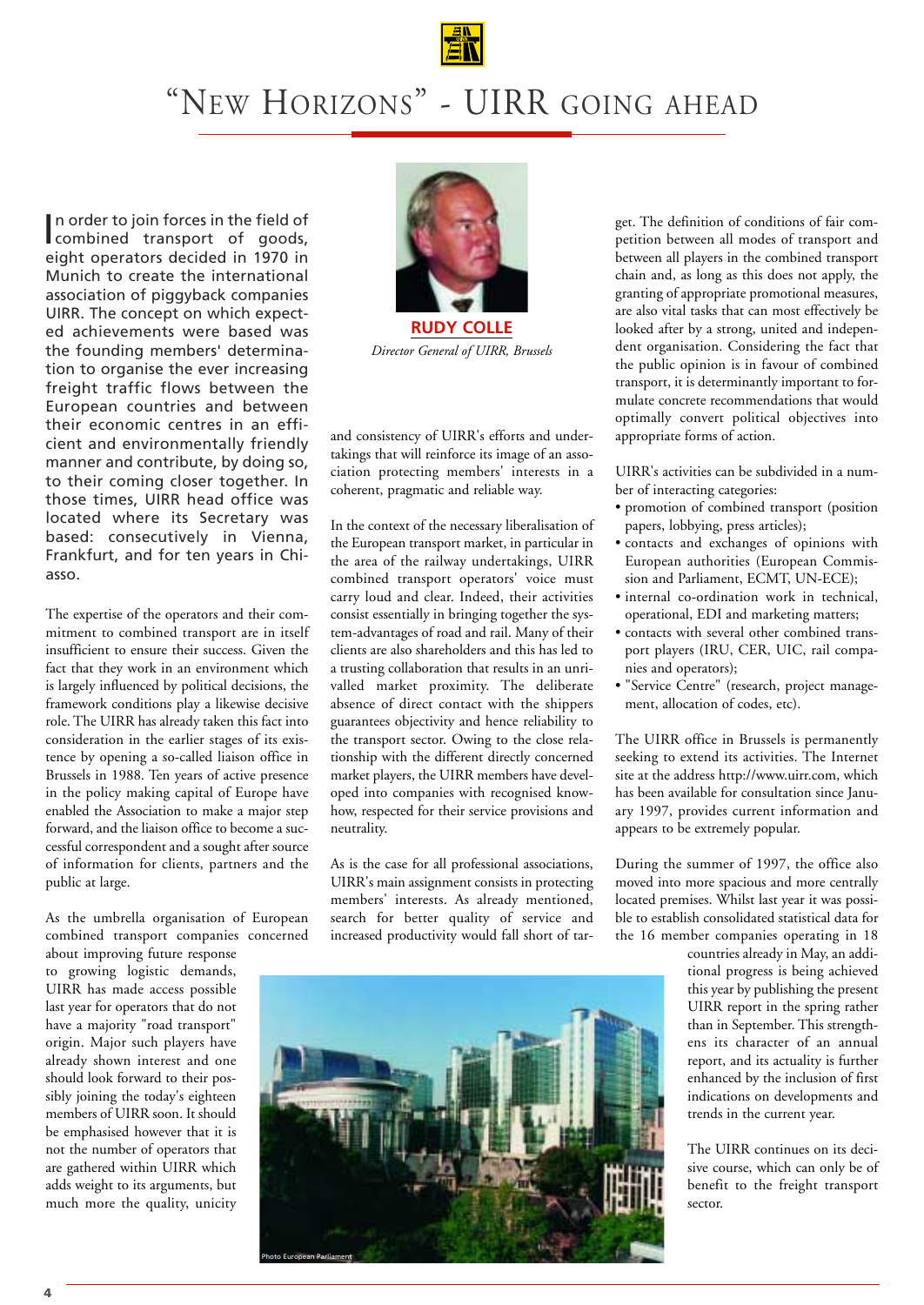# "NEW HORIZONS" - QUALITY OBJECTIVE

high level of quality and the constant concern to ensure the very best chances of success for combined transport by providing Europe's forwarding agents with services which meet the market's requirements, constitute the strength and success of the UIRR. In spite of all the obstacles going with the liberalisation of the transport market, Kombiverkehr and its UIRR partners have recorded an increase in the number of consignments. Even higher growth rates would have been possible if European rail services had been more in line with the legitimate demands of combined transport operators and their customers.

However, the first signs of a reversal of this trend can be seen. Where during the transformation of several national railways into private enterprises customer requirements have been temporarily upstaged, a desire to adjust to more stringent quality requirements has become apparent. Closer collaboration with combined transport operators, as key-account customers of rail-freight companies, ought to lead to improved efficiency and market proximity. By way of example, Kombiverkehr is, thanks to the know-how it has acquired through its close contacts with forwarders, in a position to have a direct impact on the range of services supplied by Deutsche Bahn (DB AG). This produces an increased risk but gives greater flexibility in tailoring the offer made to customers to better match their needs.

During the course of this year, the German combined transport network will be completely restructured to take account of a set of

requirements established by Kombiverkehr resulting from a detailed survey carried out among forwarding agents. Under the new scheme Kombiverkehr recommends the routes needed to create an efficient network, with DB AG adapting its own production capacity accordingly. The possibility of thus meeting demand in a more flexible manner should prevent fluctuations in the quality of the service,



**DR. WERNER MAYWALD** *Spokesman for Kombiverkehr's Management, Frankfurt*

as these have occurred in the past in the production system, especially during times of increased traffic levels. Kombiverkehr assumes load factor responsibility, as it already does in the case of international block trains and furthermore DB AG withdraws from the direct acquisition of terminal-to-terminal transport leaving Kombiverkehr to market combined transport requested by forwarding agents.

Improved quality is a prerequisite for higher load factors for combined transport trains and reduced commercial risk. Railway undertakings and operators are also adopting new strategies in their search for greater reliability and profitability. On the main trans-Alpine routes, Kombiverkehr and the participating UIRR partners will, for the first time this year, be developing a new set of quality guarantees together with the railways, characterised by mutual obligations.

By extending its range of services, Kombiverkehr is centering its activities around enhancing the competitive position of combined transport. In this respect, potential traffic volumes will be concentrated, so that block train connections may soon serve new target regions notably in Eastern Europe. But a decisive factor is also the extension of the gateway system by which national "feeder" trains provide inter-European block trains with additional consignments, since this system allows better use of the capacities available on both legs of the journey. Quality will also be enhanced by an extended terminal network created by new transhipment centres. In Germany alone, work has started on seven different sites. Optimised organisation of operating activities, making better use of electronic dataprocessing will give these developments additional backing. Kombiverkehr has, thus, complemented the on-line functions of the ALI BABA computer system, with on-line invoicing. The "CESAR" project in particular which was launched in 1997 together with other UIRR partners and which aims at providing continuous transmission of information on Alpine transit, will further boost the information technology (IT) which proves so vital to the logistics market.

The concept of "freight freeways" also brought promise for new developments in combined transport. However, the continued monopoly enjoyed by several national railway undertakings and the mere theoretical separation between rail operations and infrastructure have delayed their transformation. Although they represent the largest freight carriers in combined transport, Kombiverkehr and all its UIRR partners have not yet been given a real chance to compete for better train paths on an equal footing. It will only be when the railways act in a more co-operative manner, instead of constantly claiming their "grandfather rights", that the basic idea of trans-European networks will be fully realised. Combined transport must ensure that it is given due priority on European tracks as soon as possible; only in this way will the very high quality expectations of the logistics market be met. Failing this, the higher than

> avarage growth levels of this alternative mode of transport that are desired politically, will almost certainly not be possible. Kombiverkehr and its UIRR partners are in any case willing to paricipate in new forms of co-operation with the railways, as are the forwarding agents, many of whom have become partners or customers.

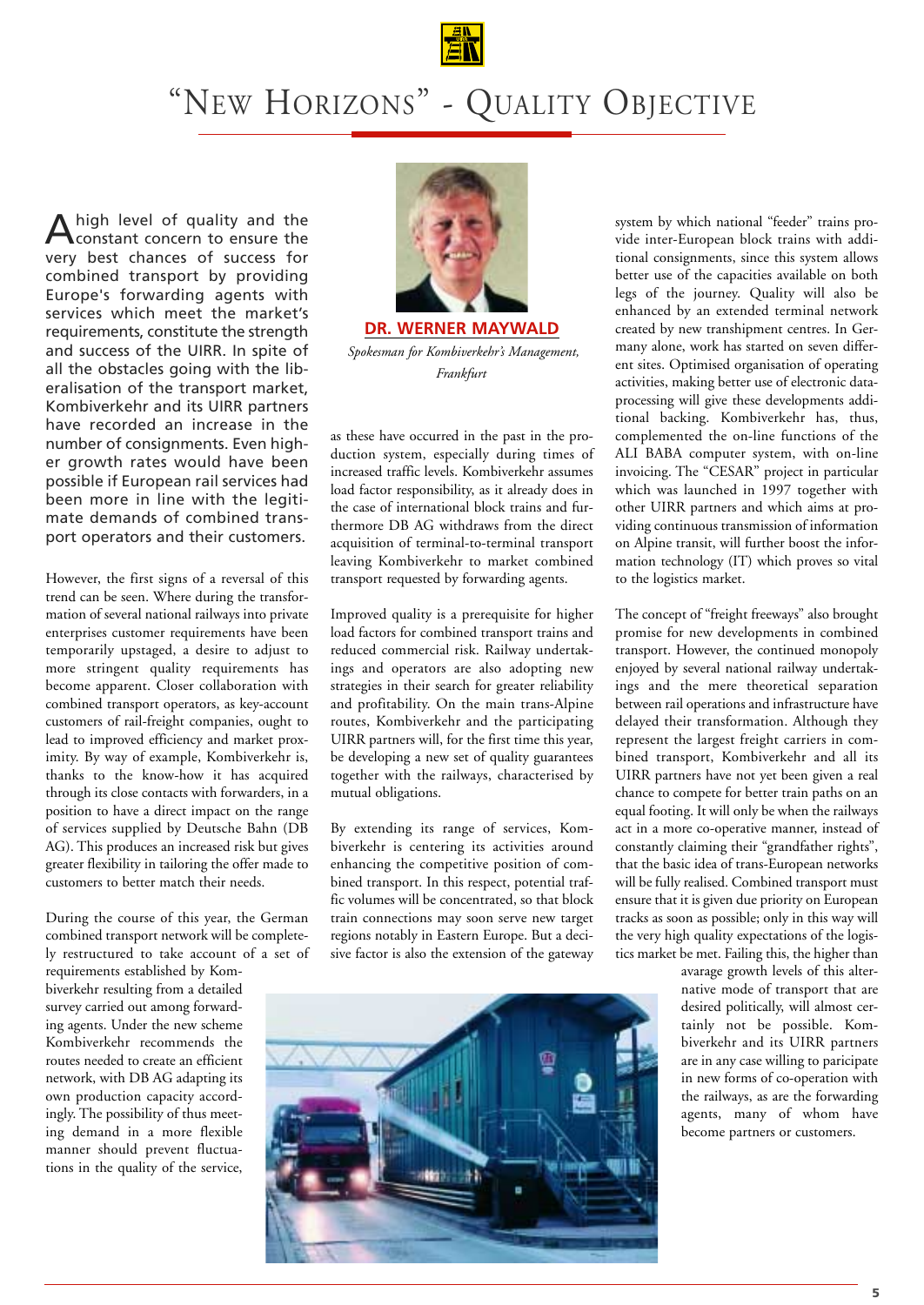

## "NEW HORIZONS" - TOWARDS A REAL PARTNERSHIP ?

The rapid growth of combined transport in recent years has provided much satisfaction: the political authorities have seen the success of the policy they initiated for the promotion of combined transport; the railway undertakings have observed with satisfaction this significant contribution to rail; combined transport operators have seen confirmation of their role and appreciation of their efforts.

Is one right in being complacent and in considering that this success will be of lasting duration ?

It is true that the considerable increase expected in the demand for transport services, the concern for incorporating this in a sustainable development policy and the enlightened consideration, by those in charge of road haulage companies, of the economic and social contribution provided by combined transport, are all elements which would lead one to believe that combined transport has considerable potential for development.

But the serious deterioration in the quality of the services provided by the railways is a major concern which ought to seriously deserve the attention of all participants involved in combined transport, especially in consideration of the repositioning of a certain number of operators following the gradual implementation of Directive 91/440 and the significant change of their role.

The non-compliance with scheduled arrival times of trains displeases first and foremost forwarding companies and shippers and might as well, should the situa-



*Director General of Novatrans, Paris*

tion not be rapidly restored, lead customers to abandon combined transport and to revert to pure road haulage for the entire journey. This would, of course, directly affect the growth potential.

Additionally, the deterioration in quality clearly indicates which bottlenecks will have to be urgently removed in order to restore the possibility of a sound and balanced development:

- Public authorities and infrastructure managers have to invest in infrastructure i.e. in railway lines and terminals in order to ensure fluidity of traffic and quality of service to customers;
- Railway undertakings have to allocate personnel and equipment in sufficient numbers, secure productivity and develop methods that guarantee punctuality of the trains at reasonable prices;
- Operators have to be in a position to make necessary investments in wagons and transhipment equipment to properly meet expectations.

This last point requires considerable financial measures and will only be achieved if growth

remains constant and if the considerable risks involved do not endanger their financial equilibrium: a bicycle can only be kept in balance when it moves forward...

This is why one will also have to draw attention upon developments in the contractual modalities governing purchases of railway services. Within a very short period of time, railway undertakings have forced operators to accept far-reaching changes in their purchasing conditions: in 1992, operators bought their transports per loading unit (UTI). Since 1996, they buy full-train capacities at flat rates on an annual basis, as in the case of Cortax (the hub system of some UIRR companies, with its nodal point in Schaarbeek, Belgium).

The financial risk related to the actual load factors of the trains capacities has thus been completely shifted onto operators. This shift has been fully accepted by them and confirms in their view the responsibility they carry in the organisation of combined transport.

However, in this reform the railway companies have not come up with the necessary service in return: in circumstances where poor quality of their rail service or interruption of their activities jeopardises the provision of service to the client and consequently also the attractiveness of combined transport, the orderly organisation of production means and in particular wagon rotation, terminal timetables and hence load factor achievements of the trains, the railway undertakings must, in their position as exclusive suppliers of train traction in combined transport, accept to compensate for the

> deficiencies, at a financial level which is comparable to the risk born by the operators. Sound growth can only be achieved on the basis of balanced conditions.

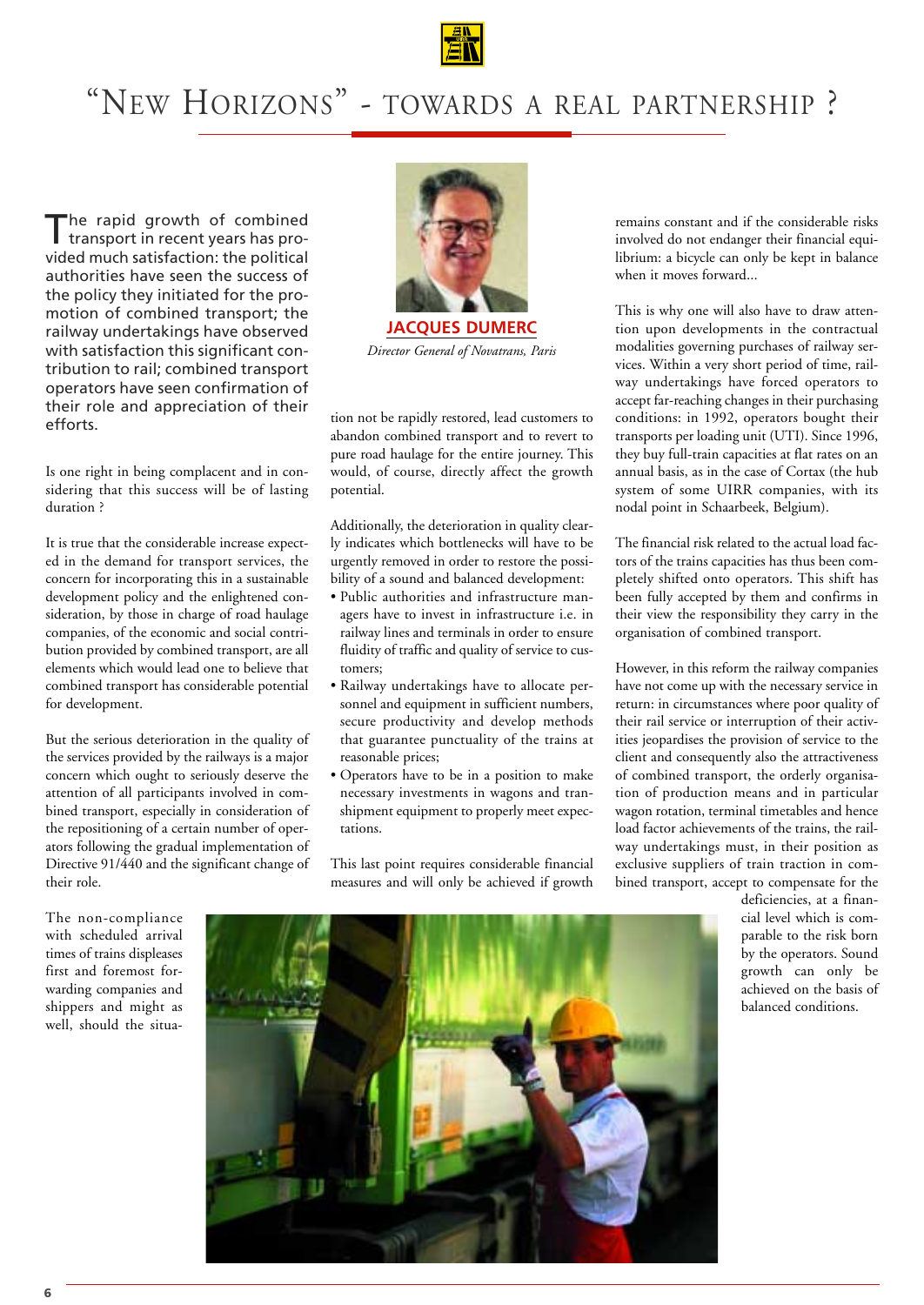

# "NEW HORIZONS" - A PIONEERING SPIRIT IS REQUIRED

Following EU membership and an increase in the transport of goods between the Internal Market and the countries of south east Europe, the situation and the conditions of combined transport in Austria have changed quite dramatically over the last three years. The current political and economic environment both within the Union and in third countries clearly promotes road haulage. Gaining new markets in Eastern Europe will require a pioneering spirit and sound financial backing.

In 1991, some 15 million tonnes of goods were transported over long distances through Europe's North West-South East corridor. This volume will have doubled by the year 2006, reaching some 30 million tonnes annually. On the other hand, however, by 2010 the market share of East European rail companies will have fallen well below 50 %.

Indeed, forecasts are not favourable for combined transport: at the same time conventional measures of support for combined transport in Austria, such as the harmonisation of the pay load, a limitation of overall weight to 38 tonnes, license controls, limits on road traffic and the vignette for lorries, have lost a great deal of their impact due to the EU's transport policy and the Schengen Agreement. The consequences are clear: in spite of a general increase of 1.3 % in 1997, thanks to which Ökombi has once again demonstrated its efficiency, it is nonetheless forced to accept the negative effects which affect traditional growth sectors.

There is only a small possibility of East European countries adopting a transport policy which promotes combined transport: candi-



*Managing Director Ökombi, Vienna*

dates for future EU membership will not hinder negotiations by restricting their transport policy since the effects would be counterbalanced anyhow by liberalising measures in the field of road haulage after joining the Union. And so, combined transport lacks the compensatory mechanisms to position itself effectively.

Especially in view of the planned enlargement of the EU, Ökombi is challenged in particular, strategically, financially and technically. The understanding of the need for a rapid shift from road to rail in the eyes of transport policy, potential partners and railway companies in Eastern Europe is still insignificant. The highly interesting prospects for combined transport have, thus, to face realities which are very difficult to assess, such as antiquated techniques, lack of infrastructure, bureaucratic obstacles, safety risks and an unwillingness to invest. Flexibility, shortened transport times and a better service to customers are only the first measures required for a long term development of combined transport.

Even if the future justifies greater strategic commitment in Eastern Europe, focusing on new markets will require a pioneering spirit -

even on the part of highly experienced service providers such as Ökombi - in order to set up and develop this form of transport. Against this background one has to keep in mind that prices for road transport have continued to fall sharply for some years.

These considerations, together with the abolition of tax mechanisms in favour of combined transport, have caused rail companies to take a back seat as suppliers in the transport market. If combined transport is to be considered as an alternative to road haulage, which deserves serious consideration because it represents supply in line with the market, the unrelenting search for fair and efficient pricing in European freight transport is a vital process which ought to have been undertaken years ago.

With regard to Alpine transit, Ökombi and its UIRR partners have shown that consignments can be transferred from road to rail in a highly flexible manner with this meeting customer expectations, when the appropriate economic, technical and political conditions are in place. In the Alpine region, some 20% of the total volume of goods in transit are now handled by combined transport.

In Eastern Europe too, the successful shift of goods from road to rail will firstly depend on the effective and rapid implementation of the recommendations laid out in the White Paper "A Strategy for Revitalising the Community's Railways". The opening of rail infrastructure to new groups of suppliers, the introduction of "freight freeways", the promotion of connections to non-EU countries and an appropriate and realistic price policy are currently the

> instruments which will have to be used to ensure that large transit volumes in new markets are also transferred from road to rail.

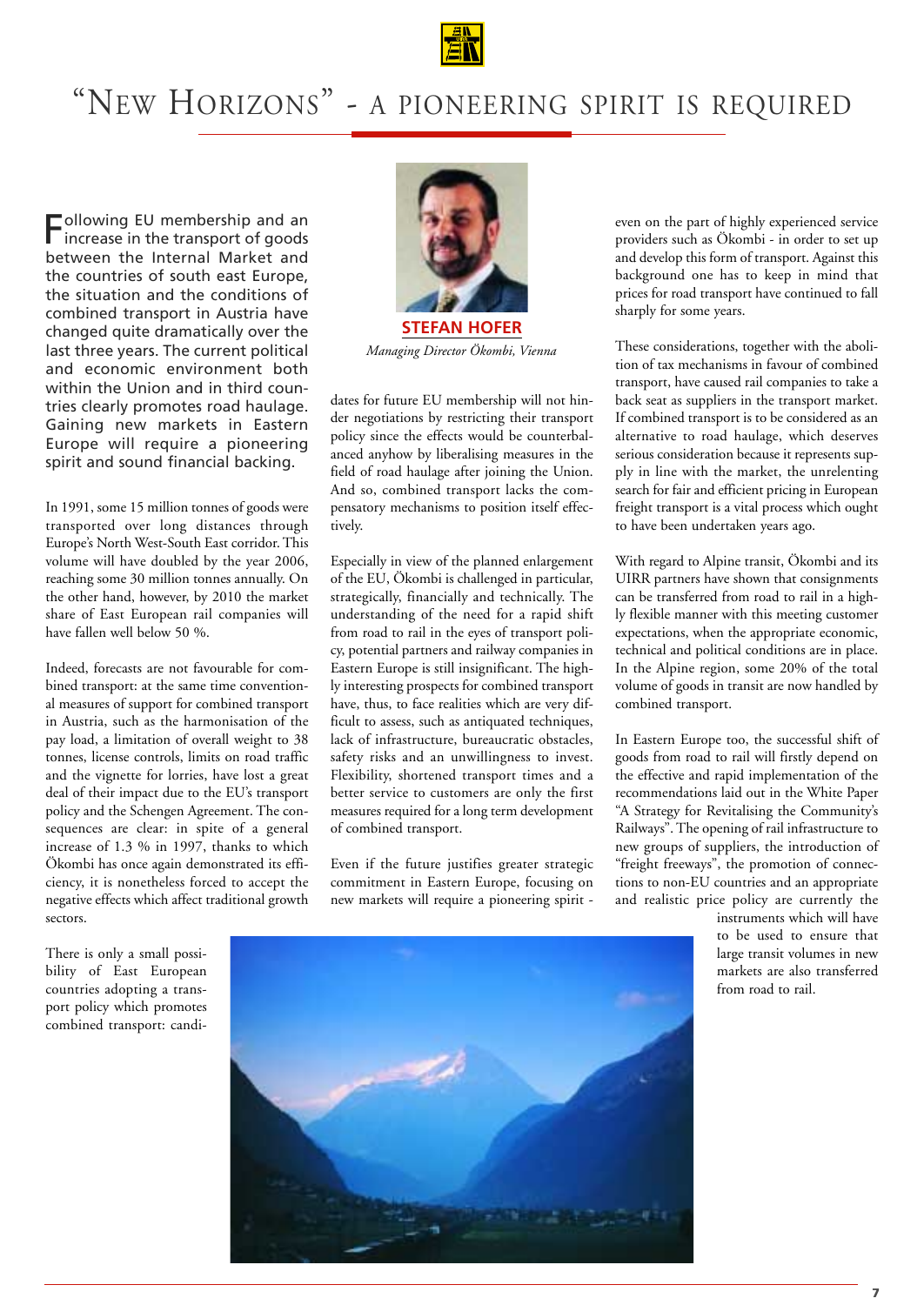

## "NEW HORIZONS" - HUNGAROKOMBI YESTERDAY, TODAY AND TOMORROW

For quite some time now, Hungary has taken a pioneer role in central and eastern Europe and has on several occasions been at the source of courageous reforms. Although the road to these reforms was covered with obstacles and setbacks, this country also managed, before joining NATO, to hold negotiations for accession to the European Union. There is a real chance that within the next decade, Hungary will demonstrate its capacity for dynamic and innovative development, as a full member of the FU.

In spite of recent progress, there are still quite significant differences in the area of transport between Hungary and the Community. They can be seen in the level and structure of demand for transport, as well as in the resources available for investments, reflecting the lower level of economic development. In contrast to the policy advocated by the EU, traffic distribution between the various modes of transport, which initially clearly favoured non-road transport, is now shifting towards road transport. In spite of quality improvements in the means of transport, they do not generally correspond to EU standards, in particular as regards security and respect for the environment. The continuing customs problems, the legal status of various transport companies, differences in safety standards and wide disparities in transport taxation, along with frequently insufficient transport statistics, show us that the transformation process is not yet completed.

Hungarokombi was founded in 1990 by the railway undertakings (MAV, GYSEV), road haulage and freight forwarding companies. In the following year, the newly created Hungarian combined transport operator became a member of the UIRR. This membership, which was made possible by the active support of UIRR partners Ökombi and Kombiverkehr, represented an extraordinary opportunity



*Director General Hungarokombi, Budapest*

for the future of combined transport in Hungary. Ever since it came into existence, Hungarokombi has made an remarkable progress. In 1997 the number of swap bodies handled reached 13.500 and the number of consignments transported on Rolling Motorways some 43.000. Thanks to this increase, we rank now among the largest customers of the Hungarian railway. Last year, a significant change took place: Hungarokombi changed its legal status and founded a limited partnership, which all customers wishing to use combined rail and road transport can join. The capital thus acquired will be reinvested in the development of combined transport. This more open form of collaboration is still relatively unknown in Hungary and our reorganisation is one of the first of its kind.

In support of our example, I would like to urge all countries in which a combined transport company has not yet been established and operators who are not yet a member of the UIRR to join our International Union as quickly as possible.

As far as legislation is concerned, certain things have begun to move in our country. Thus, several legal provisions have been issued for the very clear benefit of combined transport: exemption from certain permits for the forwarding of goods, the ban on driving lorries on Sun- and holidays, higher authorised weights on the legs to and from a terminal, the simplification of customs formalities and tax concessions for freight forwarders.

However, in the interest of improving conditions for EU membership, the extension of the Hungarian combined transport network and the acquisition of special vehicles and equipment should be continued. In order to use the whole transport chain more intensively, it is above all important to modernise the terminal network. Thanks to the financial help from the Hungarian government, existing terminals such as those in Sopron and Budapest-Józsefváros, are improved and new transhipment yards built, such as those of Szeged-Kiskundorozsma and Budapest. The latest plan is to develop the Intermodal Centre in Budapest (BILK), financed in the form of a public/private partnership (PPP). In addition to Hungarian resources, the project is also supported by the EU under the Phare programme and by private investors.

Hungarokombi can also be found on Internet (www.hungarokombi.hu) and here one has access not only to information about our company, its services, timetables and prices, but one can also make reservations by e-mail (info@hungarokombi.hu). The last Internet page provides an update on current developments and business policy and we will soon also publish a "Newsletter".

A common strategy for combined transport and a judicious development of the pan-European transport network implies that the net-

> works of the different modes of transport do not develop separately and be then connected, on the contrary the intermodal interconnection should from the start form part of the strategy. A truly multimodal system, where the different means complement one another according to their respective strengths and weaknesses, can only be established on this condition.

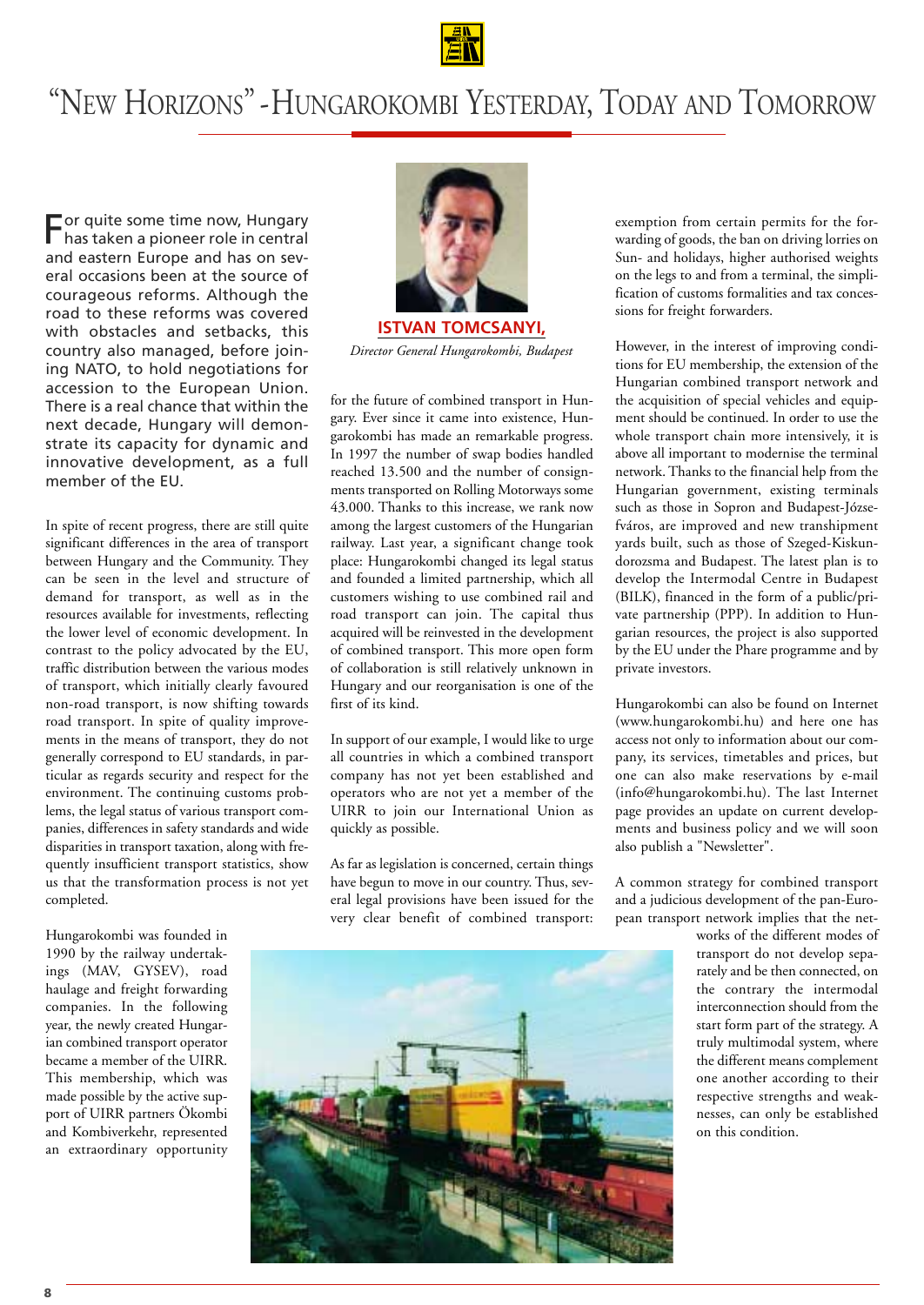# TRENDS

### **INTERNATIONAL TRAFFIC**

Last years' successful trend could be kept further. Traffic volume increased by 9 % to 1,1 million consignments (about 2,6 million TEU's). Particularly positive are the results achieved on the routes to/from Great Britain, the central European countries and in trans-Alpine traffic, which accounts for 82 % of all international traffic. On services between Germany and Italy alone (incl. border regions Italy/Austria and Italy/Switzerland) the UIRR companies transfer a capacity equivalent to 900 lorries per day and direction onto rail !

### **NATIONAL TRAFFIC**

Growth could again be recorded in almost all countries concerned. The remarkable 33 % increase in Ökombi's result is for part linked to the new rolling motorway Villach-Wels with transit traffic going from Turkey per boat to Triest. This traffic is using road in Italy due to prevailing loading gauge and in Germany for reasons of extremely high prices imposed by DB AG. National traffic in Sweden has fallen dramatically, since the Swedish railway (SJ) erodes combined transport operators' substance by selling directly at the same price level and by having commercial and administrative services supplied free of charge (which is doubtful in terms of European competition law) by SJ's daughter company Railkombi.

## **TOTAL TRAFFIC**

Of the total carriage of 30 billion tonne kilometres, international traffic holds a dominant 61 %. The average distance in national traffic is around 640 km and 780 km in international traffic. Altogether the UIRR operators shift 7.500 lorries per day to rail which would have otherwise represented long distance journeys on road. Also remarkable is the continued high growth of combined transport in Italy.

## **TECHNIQUES**

In 1997 the share of swap-bodies and containers booked a more than proportional increase and accounts now for 71 % of all transported consignments. While the long-term trend towards swapbodies remains uninterrupted, the share of semi-trailers decreased over the last 10 years from 27 % to 10 %. The rolling motorways kept their position. The two most successful connections Dresden-Lovosice and Brenner-Manching offer departures every two hours in each direction.

|              | 1997 **                         |        |
|--------------|---------------------------------|--------|
| Kombiverkehr | 347.158                         | $3\%$  |
| Hupac        | 161.591                         | 14 %   |
| Cemat        | 128.901                         | $14\%$ |
| Ökombi       | 127.645                         | $-4\%$ |
| Novatrans    | 87.911                          | 13 %   |
| T.R.W.       | 74.586                          | 14 %   |
| Hungarokombi | 56.355                          | 20 %   |
| Bohemiakombi | 49.350                          | $-7\%$ |
| C.T.L.       | 32.428                          | 47 %   |
| Trailstar    | 22.652                          | 18 %   |
| Adria Kombi  | 14.875                          | 8 %    |
| Skan Kombi   | 14.383                          | $10\%$ |
| Combiberia   | 13.466                          | 41 %   |
| Polkombi     | 7.955                           | 180 %  |
| CS Eurotrans | 410                             |        |
| Total        | 1.139.666                       | 9%     |
| Company *    | Consignments +/- in %<br>1997** |        |
| Kombiverkehr | 266.640                         | $7\%$  |
| Cemat        | 221.577                         | 14 %   |
| Novatrans    | 162.077                         | 11 %   |
| Ökombi       | 51.499                          | 33 %   |
| Hupac        | 14.803                          | 14 %   |
| Skan Kombi   | 5.711                           | $-71%$ |
| T.R.W.       | 1.417                           | 48 %   |
| Polkombi     | 342                             | 86 %   |
| Adria Kombi  | 212                             | $-9/0$ |
| Total        | 724.278                         | 9%     |

**Company \* Consignments +/- in %**

\* In order to avoid double counting, these statistics only include the export consignments of the UIRR companies.

\*\* In the UIRR statistics, a consingment is the equivalent of an average road transport (= +/- 2,3 TEU).

| Year | Int. | Nat. | Total |
|------|------|------|-------|
| 1988 | 8    | 8    | 16    |
| 1989 | 9    | 6    | 15    |
| 1990 | 12   | 7    | 19    |
| 1991 | 12   | 7    | 19    |
| 1992 | 13   | 7    | 20    |
| 1993 | 15   | 7    | 22    |
| 1994 | 17   | 8    | 25    |
| 1995 | 18   | 7    | 25    |
| 1996 | 20   | 8    | 28    |
| 1997 | 22   | 8    | 30    |

### **NATIONAL (NAT.) AND INTERNATIONAL (INT.) TRAFFIC IN BILLION TKM.**

| PROPORTION OF PIGGYBACK SYSTEMS  |
|----------------------------------|
| AS A PERCENTAGE OF TOTAL TRAFFIC |

| Year | Semi<br>trailers | Rolling<br>Road | Swap<br>bodies |
|------|------------------|-----------------|----------------|
| 1988 | 27%              | 13%             | 60%            |
| 1989 | 20%              | 16%             | 64%            |
| 1990 | 20%              | 18%             | 62%            |
| 1991 | 19%              | 19%             | 62%            |
| 1992 | 18%              | 17%             | 65%            |
| 1993 | 16%              | 16%             | 68%            |
| 1994 | 14%              | 17%             | 69%            |
| 1995 | 14%              | 19%             | 67%            |
| 1996 | 12%              | 20%             | 68%            |
| 1997 | 10%              | 19%             | 71%            |







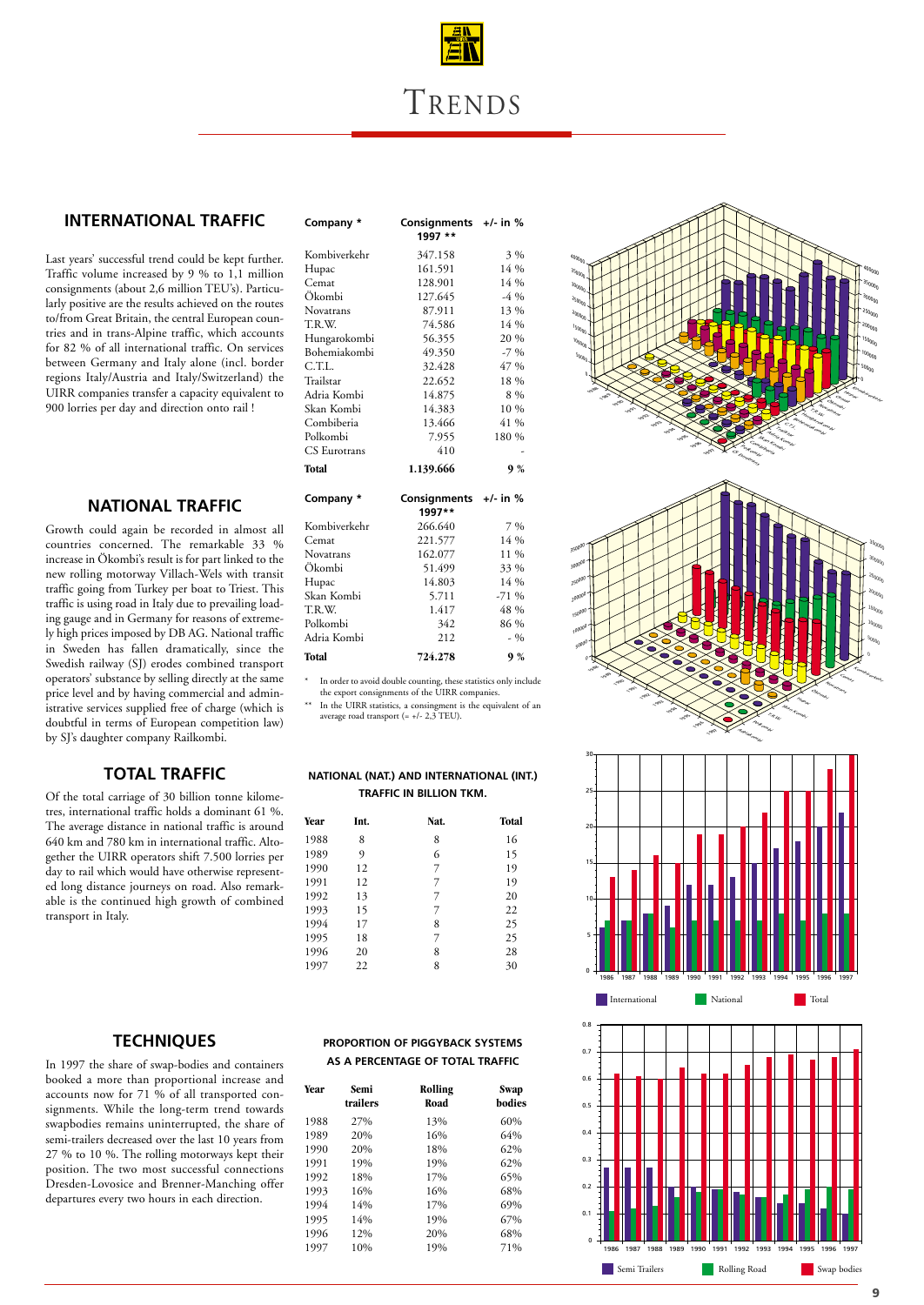## COMPANY REPORTS

**Adria Kombi**, Ljubljana, has succeeded in increasing traffic, despite considerable, sharper competition. The Ljubljana-Munich rolling motorway (RoMo), which was in operation for 22 years, has been replaced by the RoMo Ljubljana-Salzburg. For unaccompanied transport, the trend is moving towards block train and shuttle-train connections from the port of Koper. The Ljubljana terminal, which operates as a gateway, offers excellent conditions for the concentration of transversal transport flows. For 1998, the Slovenian company plans new international routes to Poland, Romania, Bosnia-Herzegovina and the new Yugoslavia.

**Bohemiakombi**, Prague. The consequences of a more difficult economic situation, along with a devaluation of the Czech crown and severe floods have resulted in a stagnation and even a decrease of transported volumes on some routes. Unaccompanied transport has increased by 9%. With 10 return trains per day the RoMo Dresden-Lovosice is the principal source of business. As in the past, this transport is conducted on behalf the regional Transport Ministry of Saxony together with the Czech Ministry of Transport.

**Cemat**, Milan, can boast about a two decimals increase. The best developments have been recorded on routes to/from Germany and the Netherlands. Transport to eastern Europe is growing steadily. The Italian combined transport operator is expecting further expansion after the introduction of its "Frigosat" service to Poland and from there via Brest and Belorussia to Moscow. The Verona-Quadrante terminal, where new portal cranes will be brought into service, should also contribute to anticipated traffic increase. Cemat takes part in the TARES alliance. Through the joint marketing of its network and terminals together with those of Hupac, ICF and the two American companies, Norfolk Southern and Container Port Group, the partners consider themselves able to guarantee an attractive and complete service for both continents.

Combiberia, Madrid, won a competitive tender in December, to run the Vitoria terminal, one of the most important nodal points for transport both nationally and to Portugal. The number of transports handled by UIRR companies to/from the Iberian peninsula has increased by 30%, causing bottlenecks at the border crossings of Irun and Port Bou. Thanks to the Cortax system (see Novatrans), many consignments that used to go by road have now been transferred to rail.

**Combi Slovakia Eurotrans**, Zilina, is the most recent company to join the UIRR. The new member was founded in 1991 and has been the Slovakian national operator since 1993. Its activities focus on involvement in the construction of CT terminals e.g. Cierna n/Tisou ^ et Trenčianska Teplá, the development of an efficient CT network and planning of marketfriendly CT services. The start of the Tatran-Express I between Bratislava and Rotterdam in collaboration with Trailstar, represent the cornerstone for a competitive east-west link. Given its success, the Slovakian company launched Tatran-Express Shuttle II. The launching of links between Koper-Bratislava and Glowosice-Szeczin and Čierna n/Tisou is envisaged for 1998.

**CTL**, London, has been able to confirm its lead position for Channel Tunnel transport thanks to a recorded 50% expansion. Having adapted successfully the company's approach to this market, CTL is now able to offer very attractive services. The ambitious investment programme in multifret- and 60 ft. wagons specifically designed for this type of transport has also been continued to guarantee sustained growth. Being aware of the increasing importance of computer technology, CTL is actively taking part, along with its UIRR partners Cemat and Novatrans, in a project of satellite surveillance for loading units.

**Hungarokombi**, Budapest, shows impressive progress. The development of unaccompanied transport, especially for the Danube-Elbe express train and on the routes to/from Slovenia and Croatia, is very welcome news. Nevertheless, the RoMo still occupies a dominant position and the Sopron-Wels and Szeged-Wels services have been successful for several years, but the highest increase was recorded for the Szeged-Sežana connection (Slovenia). Through the creation of limited partnership, the Hungarian combined transport operator has a more solid financial base thanks to which it can make further investments in the development of CT, for the benefit of its clients.

**Hupac**, Chiasso, which celebrated its thirtieth anniversary, was able to make a further leap forward. Through concentration and better planning of shuttle-trains, commercial efficiency could be improved. In addition to unaccompanied CT, which is still the most important segment, also the performance of the RoMo services could be enhanced among other things owing to the extension of the lauding gauge from 3.60 to 3.80m on the routes Milan-Freiburg and Milan-Singen. An extension of the network, a better and reinforced contact with customers, and the acquisition of new rolling stock are planned for 1998.



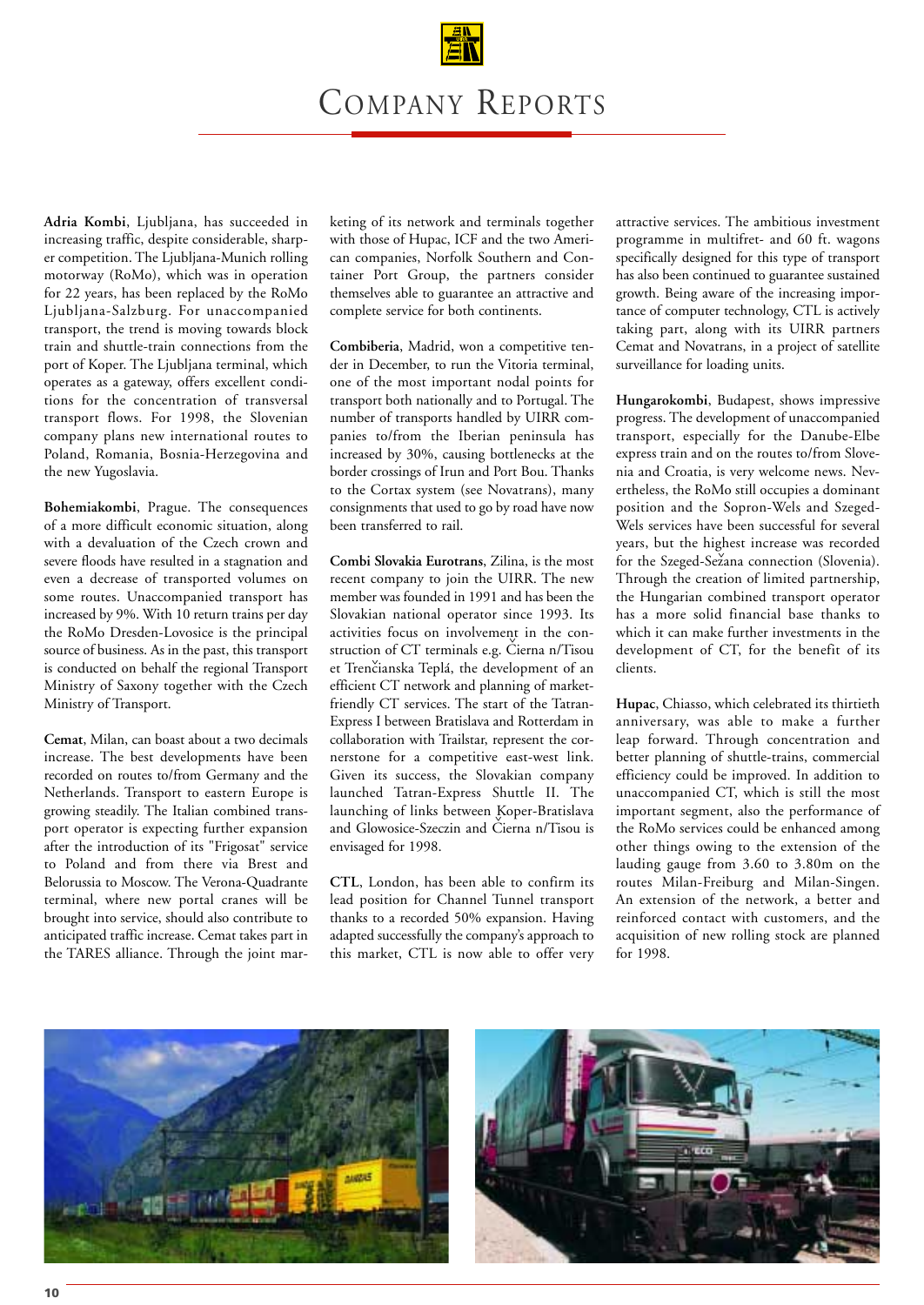## COMPANY REPORTS

**Kombiverkehr**, Frankfurt, registered a growth in unaccompanied transport, both nationally and internationally. The well-planned extension of the block train network has also influenced the further development of the supply. It is in particular towards Eastern Europe (Poland and Romania) that the number of weekly departures has been increased. In the Alpine transit, the extension of the number of shuttletrain services from terminals in northern Germany has had a very positive effect. Two trains consisting of a new type of pocket wagons for volume optimised semi-trailers and container wagons run very successfully between Cologne and Verona. In the area of EDI, Kombiverkehr has now begun to offer complete electronic data transmission, from reservation to invoicing. Since its introduction, the number of customers connected on-line to the ALI BABA system has continued to grow steadily.

**Novatrans**, Paris, marked the thirty years of its existence with excellent results. The profits achieved are reinvested in the company in the form of wagons, transhipment equipment, improving terminals (Noisy-le-Sec and Avignon) and better services, including higher train frequencies, guaranteeing improved customer service. A direct connection between Great Britain and Spain was established in collaboration with CTL and Combiberia. The Cortax system, in which Novatrans participates with TRW and Cemat, and which interconnects trains in France, Belgium and Italy, was extended to Spain thanks to an extra nodal point at Ambérieu. In the EDI field, Novatrans is in the process of adapting its computer system to that of its partners Cemat, Hupac and Trailstar.

**Ökombi**, Vienna, was able to strengthen its position in spite of road transport benefiting from the liberalisation of the European transport market together with the effects of Austria joining the EU. The RoMo connections to Hungary are still an attractive alternative, whilst the Brenner RoMo has been put under pressure as a result of changing framework conditions. An improvement of the RoMo services, particularly in the trans-Alpine traffic is envisaged. The development of unaccompanied transport was achieved thanks to new forms of collaboration. In the context of establishing the Wels-Rotterdam link, all major operators were associated for the first time. Through the Wels and Vienna gateways, the main terminals in Austria and the neighbouring countries were connected to the existing block train network. The concept " Gateway Eastern Europe" will be extended in 1998.

**Polkombi**, Warsaw, has once again achieved very encouraging growth rates, following active marketing and public relations measures to promote the possibilities and advantages of combined transport in Poland. The Transport Ministry also committed itself to creating favourable framework conditions to support this environmentally friendly mode of transport. More terminals will be adapted to the transhipment of swap bodies and semi-trailers, and Polkombi is even in the process of bringing its own terminal outside of Poznan into service. Sales offices have been set up in several parts of the country. New service links have been established with the Czech Republic and Slovakia, in close collaboration with local UIRR partners.

**Skankombi**, Scandinavia, has had an interesting year in many respects. Although expectations for the installation of the Grand Belt fixed link were only realised in part, the situation in Scandinavia for international freight transport is positive. Following the inauguration of the Öresund bridge in the year 2000, Scandinavian countries will be linked and the transport of goods will thus be possible from Narvik in the north of Norway via Kiruna in Sweden all the way down to the south of Italy. In view of a positive development of combined transport in peripheral regions, the modes road and rail must, in the context of a harmonised and neutral European infrastructure, be treated equally.

**Trailstar**, Rotterdam, was able to increase its number of consignments by 18%. Thanks to the opening up of a new terminal in Born, transport with Italy has experienced the highest growth. Through closer collaboration with ICF, the shuttle-trains to Austria and Hungary no longer pass through Donauwörth in the south of Germany, but through Wels in Austria, which ICF uses as a hub to eastern Europe. Trailstar is aiming to set up other links with western, central and eastern Europe. The gap between road and rail prices continues to widen: between Rotterdam and Italy for example, road prices have decreased by 20% since 1994, whilst rail prices have increased by 14%. The introduction of the "Goal" system, the computer package used by Cemat and Hupac, is now fully operational.

**T.R.W.**, Brussels, has seen that its increases in volume, up by 14% and turnover up by 20%, are not enough to compensate for the negative effects of non-quality rail services in its traditional markets. The Belgian CT operator has continued the development of its IRIS (Intermodal Rail Information System) operations system and the extension of its terminals. Traffic with Spain has confirmed its huge development potential. There are new daily additional direct trains to Italy through Germany and Switzerland.